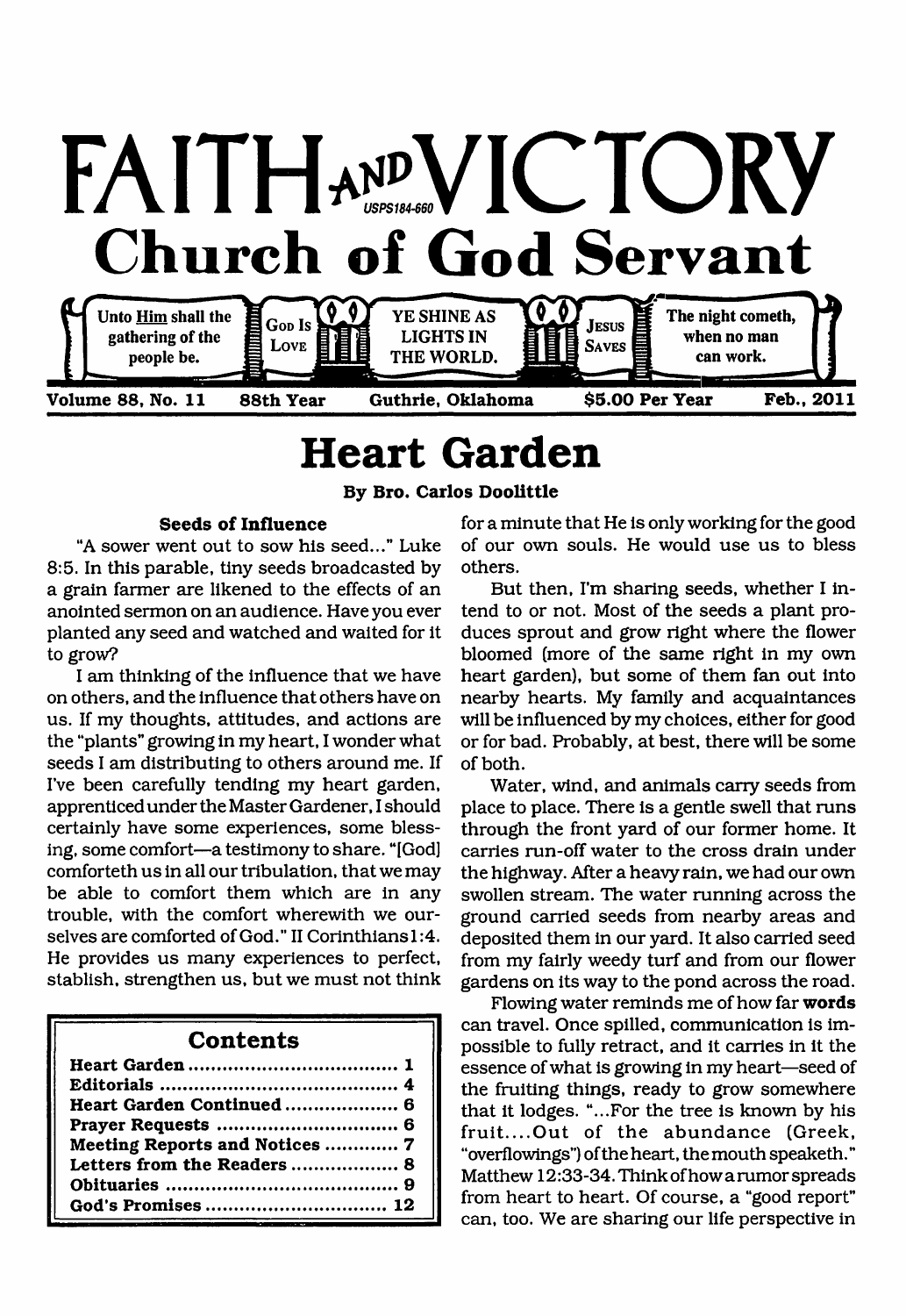comments on the weather, instructions to a child, responses to a problem—even silence. Lord, help me.

Water reaches far, but winds of change may reach farther and wider. **Peer pressure** can serve for good, but at best, it is unsteady like the wind. Most valuable seeds are too weighty to be distributed that way. My choice to do right must not be because others are doing it. If I am willing to measure myself by others, 111 be as influenced by what they do—or do not do, as by what they say. Some thistle-like, invasive species may float in on the breeze. While the political and cultural climate around me is swirling with murmurings, whirling with questions, and blustering with indifference, a seed of doubt or double-mindedness may settle down among the treasures of my heart garden...because others are doing this...or because they are not doing that. It helps to realize that my own perception of myself determines who I consider to be my peers. It can be an eye-opening way to see what my values are—reflected in my associates and inspirations. Who are your peers?

Our human associations are naturally so deep and meaningful. Living in the shadow of a solidly settled Saint's example can be a real advantage—just as the winged seeds of a maple ride the winds to settle nearby and maples grow in the area long after the first tree is gone. However, bad influences seem to be even more prolific, like fluffy thistle down. It takes especial diligence to get at a prickly thistle, but since I know that we each influence each other, I must diligently attend my own piece of ground and remove any evil or careless influence before there are fields of it around me.

Animals, especially birds, are also vectors of seed dispersal. In the parable, those birds gobbling up seed by the way side would also be depositing seeds from their full range of diet. Bird droppings are one reason fence rows so quickly re-grow with weeds of a given area. In the Scriptures, birds sometimes represent foul **spirits.** A few years ago, the Lord interrupted me while listening to the message on Sunday morning to show me that my reaction to the sermon was being influenced by a foul spirit. I was so thankful for His intervention, and it turned out that the sermon was part of an answer for which I had been praying. If that bird had stayed to gobble up that seed, I would have missed some of God's Word to my heart, and I would have been left with a negative attitude in its place. I nearly shuddered as I realized that spirit had been hanging out on the fence for several Sundays.

Some seed sprouts readily. A smile begets a smile; a harsh word—a hasty, hot response. But sometimes, we must wait and wait. Don't lose hope. Seeds are designed to endure adverse conditions. The Maker designed many seeds to endure the harshness of winter. Some rare wildflowers germinate exclusively in the charred remains of a fire, perfectly timed to receive the sunlight when the jungle of forest or the tangle of grasses has been scorched away. Other seeds must pass through the digestive tract of an animal or be physically scarified to break down the protective seed coat. Is a nearby life scorched barren or a harsh reality chilling some soul? God may yet have need of the seed in the soil of that heart—even if the heart be my own!

Quite a few years ago, a sister in our congregation had to have a new septic system installed at her home. The work scarred her neat yard with bald, red clay, but to her surprise, oldfashioned pink petunias began sprouting there in the clay. She had lived there for many years and was not aware of petunias ever having grown in that area. She testified of the blessing that it was to her. She enjoyed them for a long while. Perhaps God performed a miracle, or perhaps He planned ahead.

### **The Root of the Matter**

Is it your lot to garden by a weedy spot? Beware. Not all plants require the seed and germination process to propagate themselves. They'll just as gladly run a vigorous root right under your fence. I remember a hedge of elderberries that I planted at our previous home. I transplanted them from the side of the road for a seasonal screen between two backyards, anticipating their lacey blooms in early summer, and counting on elderberry jelly. I know how invasive elderberries can be in our climate. After harvesting the first round of fruit of the summer, I would crop back the vigorous plants severely to remove the remaining berries before they could be dispersed in the area. I may have grown those plants on that fence for about three years. Then, I decided to cut them down.

Even after that time, I continued to remove elderberry sprouts from nearby. The sprouts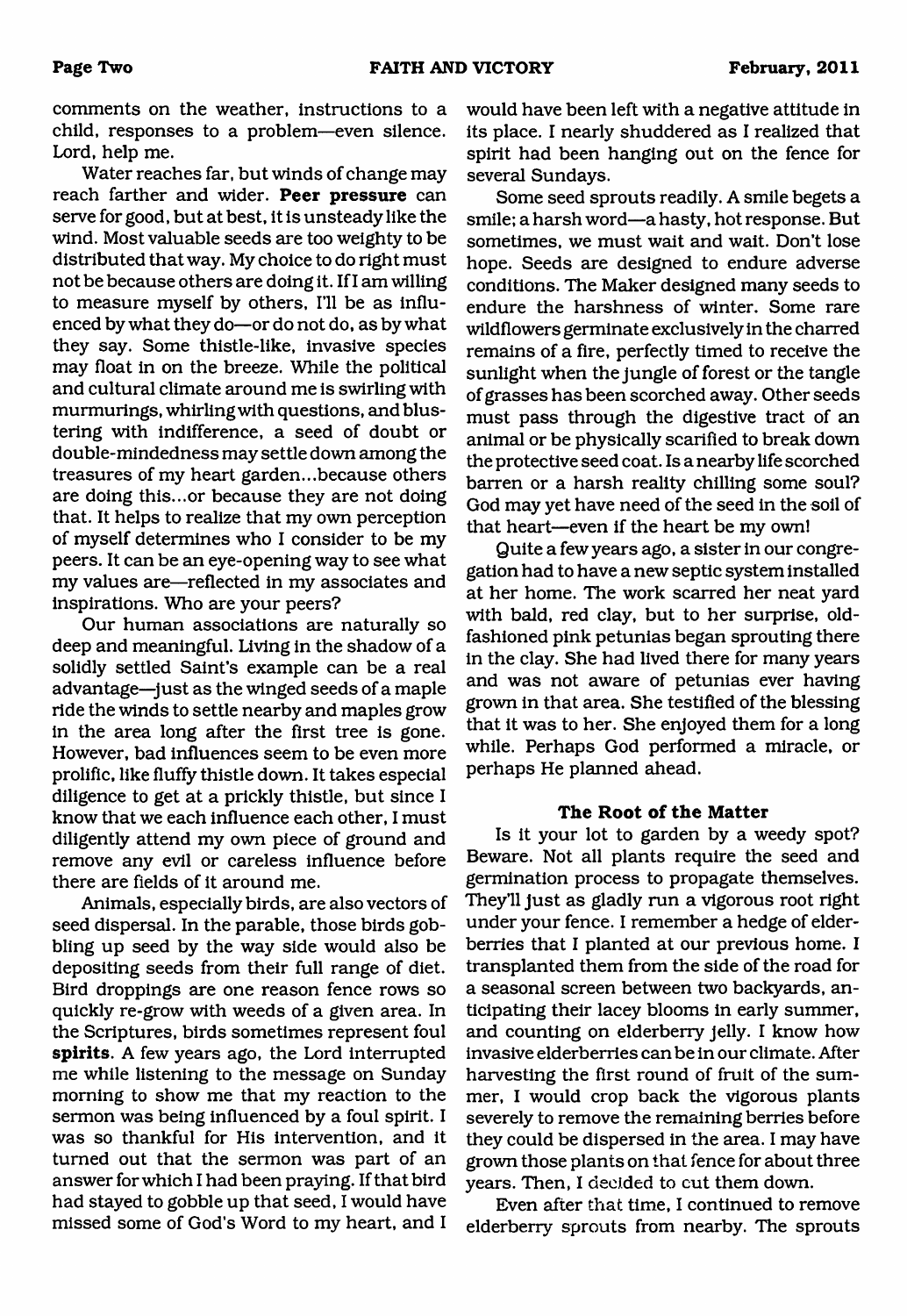were not wimpy seedlings. They were vigorous sprouts from well-established, running roots, and they weren't all on my side of the fence. The residents of those homes may still be fighting elderberries on that fence. They could just blame the birds, but I know better.

God's Word compares an attitude to this root. "Follow peace with all men, and holiness, without which no man shall see the Lord: looking diligently lest any man fail of the grace of God; lest any root of **bitterness** springing up trouble *you* and thereby many be defiled...." (Hebrews 12:14-15.)

Bitterness has a way of attacking—and feeling attacked by, personalities or circumstances that merely resemble the original offender or offense..."and thereby many be defiled." Unsuspecting or bewildered onlookers may not be able to sense the emotional connections between apparently unrelated circumstances. "The heart knoweth his own **bitterness;** and a stranger doth not intermeddle with his joy." Proverbs 14:10. The above-ground qualities of bitterness may be so carefully managed that others may never be able to make the connections of "why." Layers of instinctive self-defense may cover the root of the matter.

But, if the root remains, others around me will feel the effects. Disguising the bitter truth, explanations that I give for my decisions and actions may be only "fifteen-percent reasons" ....a pretext here...a guise there. Even our own hearts can deceive us—justifying our actions and disregarding our motives. Lord, help us to go deeper.

The spirit of bitterness can certainly be scattered by the fowls, but what about those hearts closest to me—spouse, children, siblings, best of friends. If we include them in our schemes to defend ourselves or attack them for their similarity to "the one who hurts me," they may find roots of bitterness maturing in their own lives, ripening at an alarming rate.

'These six things doth the LORD hate: yea, seven *are* an abomination unto him: a proud look, a lying tongue, and hands that shed innocent blood, an heart that deviseth wicked imaginations, feet that be swift in running to mischief, a false witness *that* speaketh lies, and he that soweth (Hebrew: also "stretch out" or "shoot forth") discord among brethren." Proverbs 6:16-19.

A blessed influence on others really has less to do with managing the seed dispersal and more to do with care of what plants are actually growing in my heart. Am I simply safeguarding my reputation, or am I cultivating my character to be "rooted and grounded in love"? (Ephesians 3:17.) "Can the fig tree, my brethren, bear olive berries? either a vine figs? ...For where envying and strife is, there *is* confusion and every evil work. But the wisdom that is from above is first pure, then peaceable, gentle, *and* easy to be intreated, full of mercy and good fruits, without partiality, and without hypocrisy." James 3:12,16-17.

"And the fruit of righteousness is sown in peace of them that make peace." James 3:18. Let's forgive...and be forgiven.

### **Sharing Seed Thoughts**

In a seed, there is life. "...Whereof ye heard before in the word of the truth of the **gospel;** which is come unto you, as *it is* in all the world; and **bringeth forth fruit,** as *it doth* also in you, since the day ye heard *of it,* and knew the grace of God in truth..." Colossians 1:5-6. In the Colossian saints, this seed of the Gospel had bom faith, love and hope. The Apostle Paul went on to write, "For this cause we also, since the day we heard *it,* do not cease to pray for you, and to desire that ye might be filled with the knowledge of his will in all wisdom and spiritual understanding; that ye might walk worthy of the Lord unto all pleasing, being **fruitful** in every good work, and increasing in the knowledge of God..." Colossians 1:9-10.

I have spent very little effort collecting and saving seed, but I'm trying to learn. Growing hybrid varieties of plants usually involves buying another seed packet for the next year. But, when the Scriptures were written, most of the Jewish farmers probably saved the seeds of one crop to be the starting point of the next, just as the American pioneers did.

Our modem hybrids were mostly developed for pack-and-ship markets where the money flows. Uniform fruit size, toughness for handling, and perfect coloration have been selected in the hybridization rather than superb taste and excellent nutrition. It has to look good to sell, you see. There is a growing interest to reconsider the "heirloom" varieties that were

(Continued on page six.)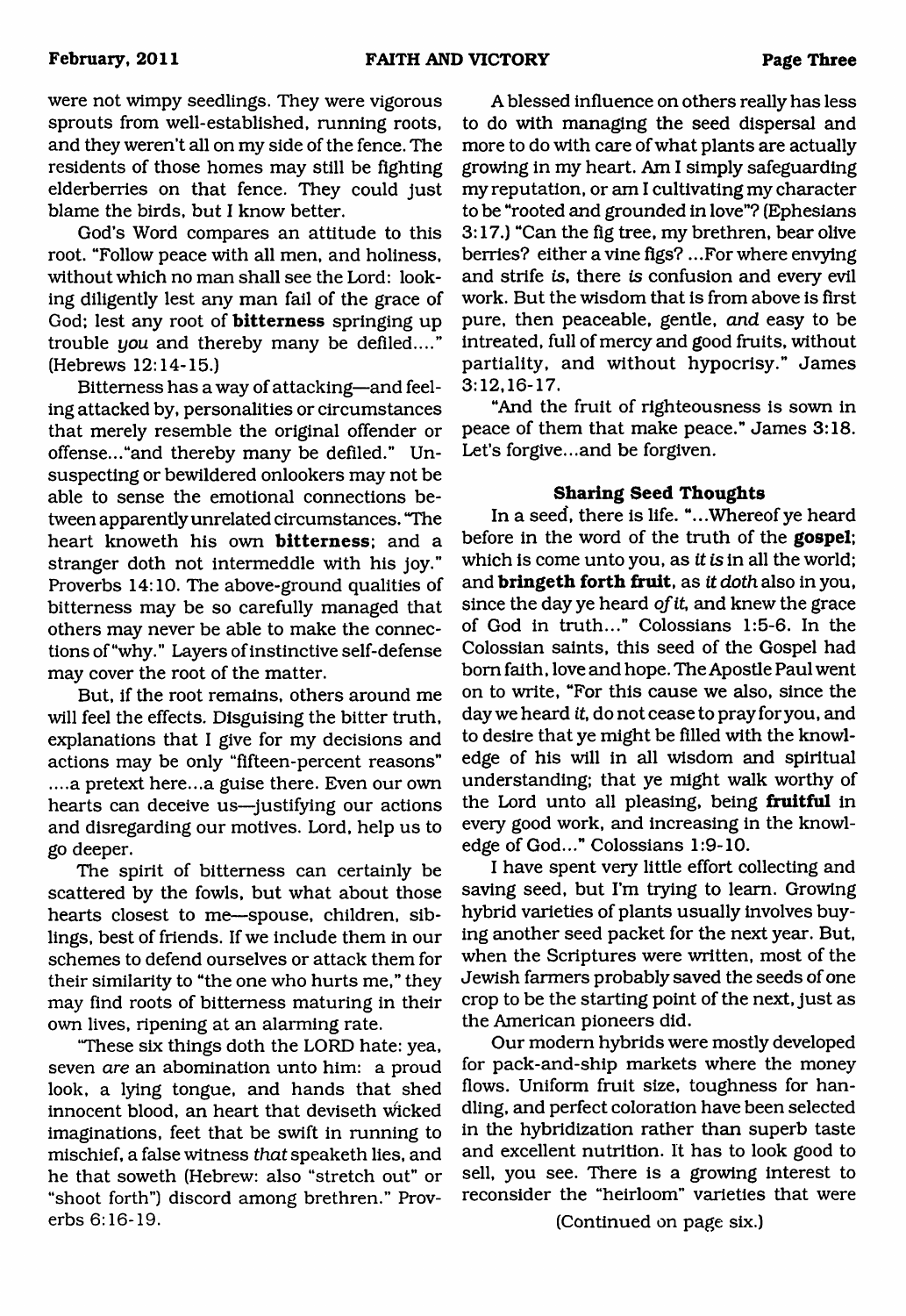## **FAITH AND VICTORY 12 PAGE HOLINESS MONTHLY**

This non-sectarian paper is edited and published in the interest of the universal CHURCH OF GOD each month (except August of each year, and we omit an issue that month to attend camp meetings), by Willie Murphey, and other consecrated workers at the FAITH PUBLISHING HOUSE. 4318 S. Division, Guthrie, OK 73044.

Notice to subscribers: When you move or change your address, please write us at once, giving your old and new address, and include your zip code number.

Dated copy for publication must be received by the 18th of the month prior to the month of issue.

#### **SUBSCRIPTION RATES** . . . . . . . . .

Single copy, one year......................................................\$5.00 Package of 5 papers to one address, one year ......... \$20.00 Larger quantities are figured at the same rate.

This publication teaches salvatiop from all sin, sanctification for believers, unity and oneness for which Jesus prayed as recorded in John 17:21, and manifested by the apostles and believers after Pentecost. By God's grace we teach, preach, and practice the gospel of the Lord Jesus Chrlst-the same gospel that Peter, John, and Paul preached, taught, and practiced, including divine healing for the body. James 5:14-15.

Its motto: Have faith in God. Its object: The glory of God and the salvation of men; the restoration and promulgation of the whole truth to the people in this "evening time" as it was in the morning Church of the first century; the unification of all true believers in one body by the love of God. Its standard: Separation from sin and entire devotion to the service and will of God. Its characteristics: No discipline but the Bible, no bond of union but the love of God. and no test of fellowship but the Indwelling Spirit of Christ.

Through the Free Literature Fund thousands of gospel tracts are published and sent out free of charge as the Lord supplies. Cooperation of our readers is solicited, and will be appreciated in any way as the Bible and the Holy Spirit teach you to do or stir your heart. "Freely ye have received, freely give." Read Ex. 25:2; I Chron. 29:9; II Cor. 9:7; and Luke 6:38.

Freewill offerings sent in to the work will be thankfully received as from the Lord. Checks and money orders should be made payable to Faith Publishing House. All donations are tax deductible.

A separate Missionary Fund is maintained In order to relay missionary funds from our readers to the support of home and foreign missionaries and evangelists.

In order to comply with Oklahoma laws as a non-profit religious work, the Faith Publishing House is incorporated thereunder.

The *Faith and Victory* is published monthly, except August, for \$5.00 per year by:

**FAITH PUBLISHING HOUSE P. O. Box 518, 4318 S. Division, Guthrie, OK 73044 Office phone numbers: 405-282-1479, 800-767-1479; fax number: 405-282-6318. Internet address: <http://www.faithpublishing.com>**

**Postmaster: Send address changes to:** *Faith and Victory,* **P. O. Box 518, Guthrie, OK 73044.**

"Though ye have lien among the pots, *yet shall ye be as* the wings of a dove *Editorials*  $\frac{1}{2}$  covered with silver, and her feathers with yellow gold." *S* Psalms 68:13.

> There is a certain amount of intrigue that lingers in the mind of a child toward stories of people who worked and lived in poverty and who one day found themselves sur-

rounded by beauty, honor and wealth. While one could name a number of secular childhood stories that could be described in these terms there are also a number of Bible stories that show how God's favor has elevated people of low estate into places of honor. Consider for instance the life of Joseph, Daniel, David, Esther, Ruth, Deborah and Mary—people who were despised and in the lower echelons of society that were eventually given places of respect among their peers. In each of these lives it was the presence and favor of God that brought them out of their low station in life. The place that each of these achieved could not have been accomplished independently of the Lord's blessing. In light of this knowledge it truly shows the wisdom of those who seek the Lord first in their lives.

The verse listed above has an appealing beauty that has the potential of minstering a rich blessing to one's soul. The structure of the verse is broad enough that it could be adapted to many interpretations, but all of them illustrate the gracious favor of our Heavenly Father toward the plight of mankind.

Notice this comment contained in the *Treasury of Scriptural Knowledge*: "Though ye have laboured and lain down between the brick-kilns in Egypt—a poor, enslaved, and oppressed people, yet ye shall gradually rise to dignity, prosperity, and splendour; as a dove, which has been defiled with dirt, disordered, and dejected, by washing herself in a running stream, and trimming her plumage, gradually recovers the serenity of her disposition, the purity of colour, and the richness and varied elegance of her appearance." The miraculous deliverance that God gave to the children of Israel is a beautiful symbol of what He wants to do for each soul who has been enslaved by satan and stained by the defiling things of the world. Is there hope for a person in such a helpless state? Yes, great hope!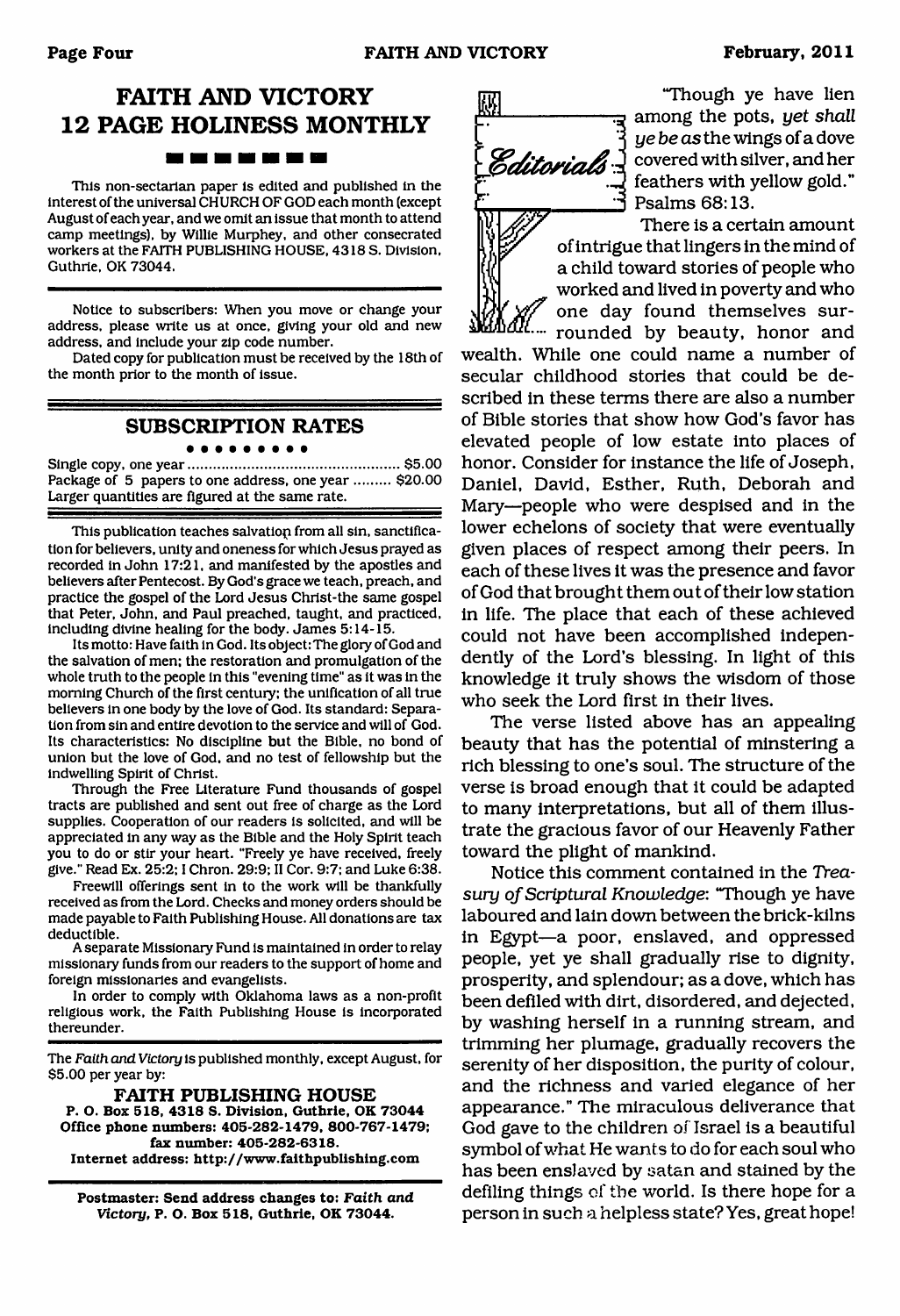God offers freedom from the bondage of sin and He has sent His only begotton Son to open a cleansing fountain for sin and uncleanness. This great blessing is freely offered to mankind. "And the Spirit and the bride say, Come. And let him that heareth say, Come. And let him that is athirst come. And whosoever will, let him take the water of life freely." Revelation 22:17.

Adam Clarke has a different application of this scripture. He states, "The prophet is supposed here to address the tribes of Reuben and Gad, who remained in their inheritances, occupied with agricultural, maritime, and domestic affairs, when the other tribes were obliged to go against Jabin, and the other Canaanitish kings. Ye have been thus occupied, while your brethren sustained a desperate campaign; but while you are inglorious, they obtained the most splendid victory, and dwell under those rich tents which they have taken from the enemy; coverings of the most beautiful colors, adorned with gold and silver."

One of the hardest things for some people to do is rejoice at another person's prosperity. When these folks are in the presence of someone who has joy over an accomplishment or possession, they invariably have to interject a barb to detract from the sweetness of their joy. An attitude like this should be guarded against for it is not becoming for God's people to be this way. However there are times that we have to deal with the fact that it seems others are prospering so well and doing such great things and we seem to be left with the unrelenting menial chores of household duties day after day. Unless one, by faith, can grasp hold of a deeper meaning to life, the monotony of the day to day routine will take the sweetness out of the soul. This verse is a powerful promise to claim for your own. God judges righteously, and those who are faithful in the little things will be handsomely rewarded. When one learns to trust their hopes, dreams and ambitions into the hands of their faithful Creator, they find a sense of serenity comes over their spirit that gives them power to continue living where they feel that He would have them to be.

In 1912, Ina Duley Ogdon was invited to be a Chautauqua Circuit speaker. It was considered a great honor to be included in these traveling seminars and Ina was thrilled to receive this invitation and felt it was a way she could witness for the Lord to thousands of people around the country. But as she was preparing for her departure, her father was seriously injured in an automobile accident and the responsibility for his care fell on her shoulders. Though keenly disappointed, she surrendered her plans to God and determined to be a blessing where she was. She might not be able to be the blessing she envisioned to the thousands who would attend the traveling seminars, but she could minister to one—her father and others she was around. During the period of her father's convalescence she wrote these words: "Do not wait until some deed of greatness you may do, Do not wait to shed your light afar, To the many duties ever near you now be true, Brighten the comer where you are." This poem was later set to music and has been a tremendous blessing to millions of people.

One day a certain scribe came to our blessed Savior and expressed a desire to follow Him. Jesus replied,"... Foxes have holes, and birds of the air *have* nests; but the Son of man hath not where to lay *his* head." Luke 9:58. As Jesus traveled around preaching and ministering to the people He obviously spent the night in many different ways, depending on what was provided for Him, perhaps staying with someone or even sleeping in the open outdoors of the countryside or in the mountains. While this was a great sacrifice, He also used this time to be close to God. Today we still enjoy the rich blessings that came from Christ's ministry when we read the New Testament writers, for they wrote of those things that they saw and heard.

God's people are still called on to go through hard and difficult times, but in the midst of these struggles God has promised to be there to give grace and strength. And we know that He will never forget the labor of love that has been expended for His sake. The reward for those labors may not come in this life but the hope of a child of God reaches into eternity.

There have been those who have lived many years before our time but the fruit of their labor still blesses us today. Some of those efforts occurred while they were going through hard, trying times locked into a prison cell. Apostle Paul wrote several of his epistles from prison, John's Revelation was written while he was in exile; John Bunyan wrote *Pilgrims Progress* while in Bedford jail; Martin Luther translated the Bible into German while locked up in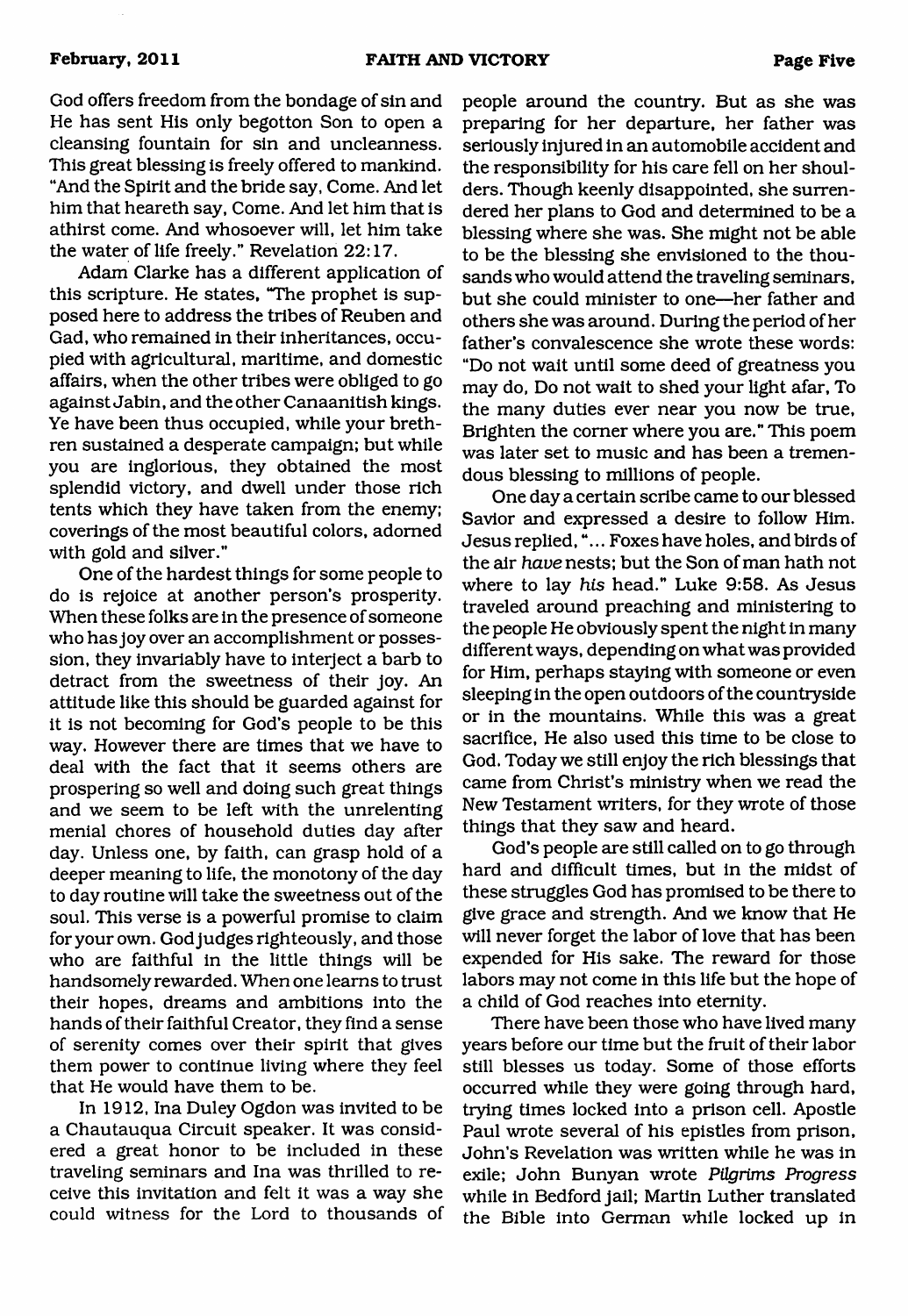Wartburg castle; some of Madame Guyon's deep spiritual experiences and sweet poems were fruit that matured as a result of her long imprisonment.

We know that God is faithful and He will never forsake those that trust in Him. One day, He will allow His glory to shine upon His people in its rich fullness and the struggles they have endured will be forgotten for the joy of being with Him forever in Heaven.

> —Bro. Willie E. Murphey [wemurphey@yahoo.com](mailto:wemurphey@yahoo.com)



## **Heart Garden**

## **(Continued from page three.)**

grown and shared between neighbors because they tasted so good and were hardy growers. (We just ordered some heirloom seeds ourselves.) Seed-to-seed gardening requires carefully guarding a pure seed supply. I'm glad somebody kept those seed strains alive, continuing to grow them when "nobody else" was. Maybe it's my turn now.

God's way really is best. The truth of the Gospel is full of flavor—the adventure of wholehearted consecration and service, life more abundant. The truth is very nutritious to our souls eternal life. And, it bears in it the spiritual seed to produce more of the same in other hearts. May those who come behind us find us faithful. As one song says, "Let us run the race, not only for the prize. But, as those who've gone before us, let us leave to those behind us the heritage of faithfulness passed on through godly lives." ("Find Us Faithful," by Jon Mohr.)

Do you have some seed lovingly tended which you long to see grow? Have you planted.. .watered? It is God that giveth the increase. (I Corinthians 3:7.) We usually can't perceive our influence on others. It is such a dynamic process. Only eternity will reveal how much the Lord has accomplished through our lives. "...For whatsoever a man soweth, that shall he also reap...and let us not be weary in well-doing: for in due season we shall reap, if we faint not. As we have therefore opportunity, let us do good unto all *men,* especially unto them who are of the household of faith." Galatians 6:7-10.

Let's keep tending our actions, thoughts, and motives, remembering that, when the Lord turns the soil of a friend's heart, some of the seed that surfaces may be from us. Will it be thistles or petunias? Wheat or tares?



SC—Please pray earnestly for Kurstn Weatherford, the young niece of Sis. Marie Weatherford. She has been very ill with a kidney infection that has worsened and she is now suffering from other symptoms. Also pray for her grandmother, Peggy, as she recently lost her mother and has health problems of her own.

—Sis. Cheryl Smith

## **Standing Prayer Requests**

Sis. Agnes Burleson Bro. Gary Burleson Sis. Gladys Cashio Sis. Helen Carson Sis. Genevieve Carver Sis. Elizabeth Corteway Sis. Waneta Creel Bro. Terry Dawson Sr. Bro. Mancil Doolittle Sis. Guy Domin Sis. Dorall Forbes Bro. Dan Gellenbeck Bro. Troy Gentry Jaden Howard Sis. Patsy Jordon Sis. Eamestine Jordon Sis. Karoline Kessler Bro. Mark and Sis. Darlene Knight Sis. Virginia Myers Sis. Elsie M. Offerman Sis. Melba Powell Sis. Sharon Quave Bro. Vernon Robinson Sis. Ruth Shehee Sis. Cheryl Smith Bro. Michael Smith Bro. Edward and Sis. Gloria Taylor Sis. Imogene Taylor The Mitch Taylor family Sis. Norma Tiller Bro. Delmar Wilkins Bro. Curtis Williams Sis. Jan Wood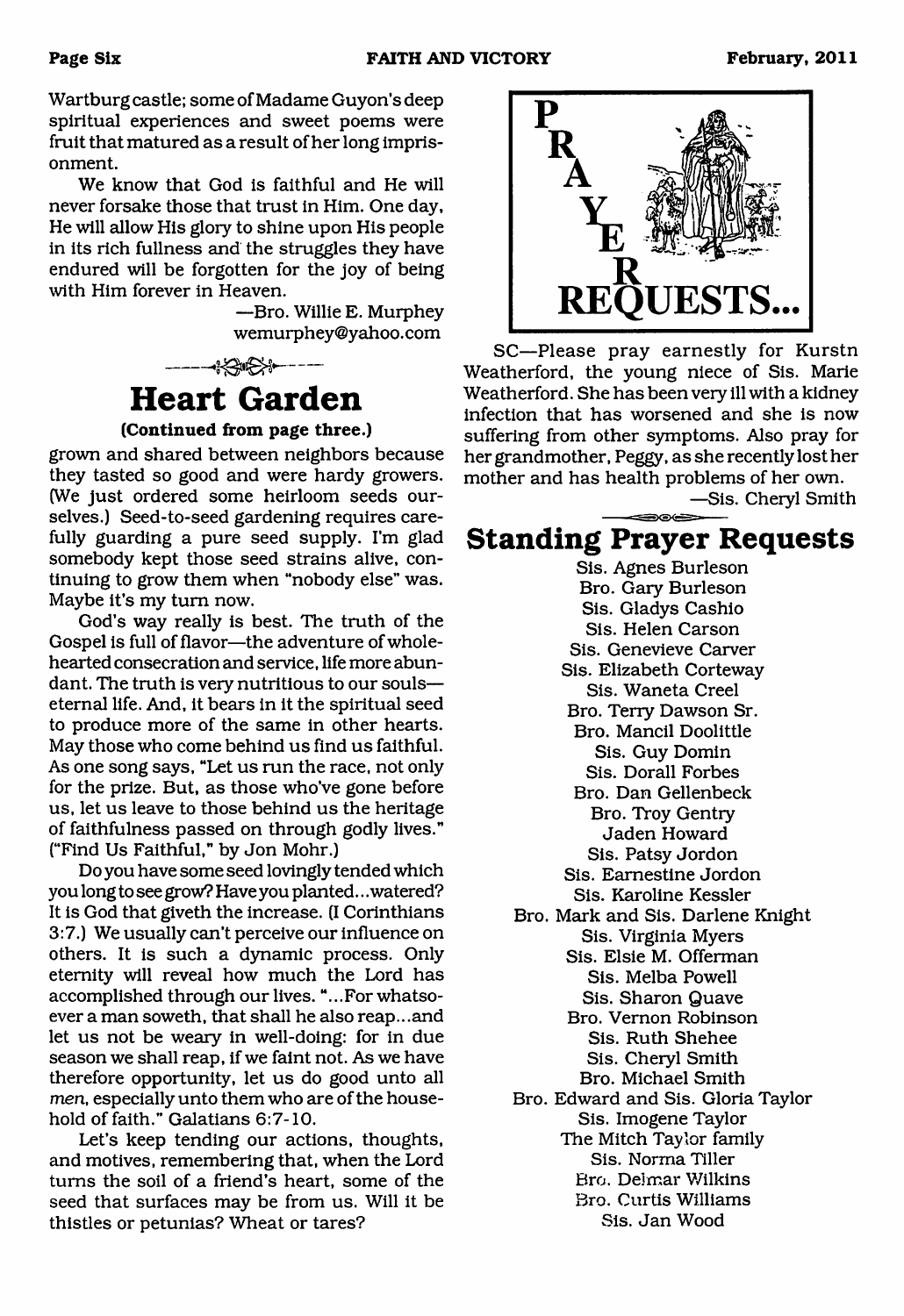## **MEETING DATES**

**Miami, FL (Camp Meeting)**—March 13-20 **Alabama Singing (Warrior, AL)—**April 16 **Wichita, KS (Spring Revival)**—April 17-24 **Oklahoma State (Guthrie)**—May 27-June 5 **Holly Hill, SC (Camp Meeting)**—June 5-12 **Green Bank, WV (Camp Meeting)**—June 10-16 Sisters' Retreat (Guthrie, OK,)—June 24-25 **Fresno, CA (Camp Meeting)—**June 26-July 3 **General Southern (Loranger, LA)—**

June 26-July 3

**Sisters' Retreat (Bakersfield, CA)**—July 8-9 **National (Monark Springs, MO)**—July 15-24

 $\blacksquare$ 

## **MEETING NOTICES**

### **MIAMI, FL, CAMP MEETING**

The Saints in Miami, FL will be having a camp meeting beginning March 13 and continuing through March 20. Services will be nightly at 7:30 with two services on Sunday. The schedule of day services will be announced at the meeting. All are welcome.

For more information call Bro. Charles Clay at (305) 804-8504, Bro. Ken Baxter at (786) 554-8833 or Bro. Rodney Edwards at (305) 258- 4925. The chapel is located at 235 NW 47th St, Miami, FL.

## **ALABAMA SPRING SINGING NEAR WARRIOR, AL**

The Church of God congregation near Warrior, AL is planning a singing April 16th at 6:30 p.m. in the chapel. Activities will begin on Saturday morning at 10:00 a.m. at the C. W. Day Park in Hanceville, which is the same place we had it last year. On Sunday, April 17th, there will be services at 10:00 a.m. and 2:00 p.m. with dinner on the grounds at the chapel. Everyone is welcome.

The chapel is located approximately two miles west of Interstate 65 off exit 289 on Acton Bend Circle.

For further information you may contact Bro. Roy Herron at (205) 647-7869 or Bro. Marshall Whitson at (205) 647-6325 or (205) 317-4151 Cell.

## **WICHITA, KS, SPRING REVIVAL**

The Wichita congregation welcomes you to our spring revival. The meeting will run Sunday, April 17 through Easter Sunday, April 24. Monday through Saturday, services will be held at 11:00 a.m. and 7:30 p.m. On Sunday, services will begin with Sunday School at 9:30 followed by Morning Worship at 10:45 and afternoon and evening services. The final service will be the afternoon service on Sunday.

Please join us and pray for the revival. For more information contact Bro. Emanuel Gracey at (316) 461-1267 or Bro. Theodore McCray at (316) 641-4170.

### **HOLLY HILL, SC, CAMP MEETING**

We would like to extend a warm welcome to all to attend the Holly Hill, SC Camp Meeting which will be held from Sunday, June 5 - Sunday, June 12, 2011. On Sunday, June 5, there will be two services, at 10:00 a.m. and 7:00 p.m. On Monday, June 6 through Saturday, June 11, 2011, there will be two services daily, at 11:00 a.m. and 7:00 p.m. On Sunday, June 12, there will be one service at 10:00 a.m. On Monday through Saturday, we will also plan to have an early morning prayer service at 8:00 a.m. each day. Meals will be served, and there is a limited amount of accommodations available on the grounds on a first-come, first-served basis.

There are several motels located in Santee, which is about 10 miles from the chapel. If you would like to stay on the grounds or if you wish to obtain more information on local motels, please call Sis. Beverly Pratt at 803-496-3057 or Bro. Kevin and Sis. Cheryl Smith at 803-492- 7975. If you cannot attend our meeting, please be in prayer for us that God will meet with us and pour out His Spirit on each service.

In Jesus' Love,

—Bro. Kevin and Sis. Cheryl Smith and the Holly Hill, SC Congregation

## **FRESNO, CA, CAMP MEETING**

The Saints at Fresno extend a cordial invitation for all to attend our camp meeting that will be held, Lord willing, June 26 - July 3, 2011.

6/26—Sunday 9:30 a.m. Sunday School, 10:30 a.m., 2:00 p.m. and 7:00 p.m. Worship Services,

6/27 - 7/2—Mon. - Sat. Worship Services 11 a.m. and 7 p.m.

7/3—Sunday 9:30 am Sunday School, 10:30am, & 2:00pm Worship Services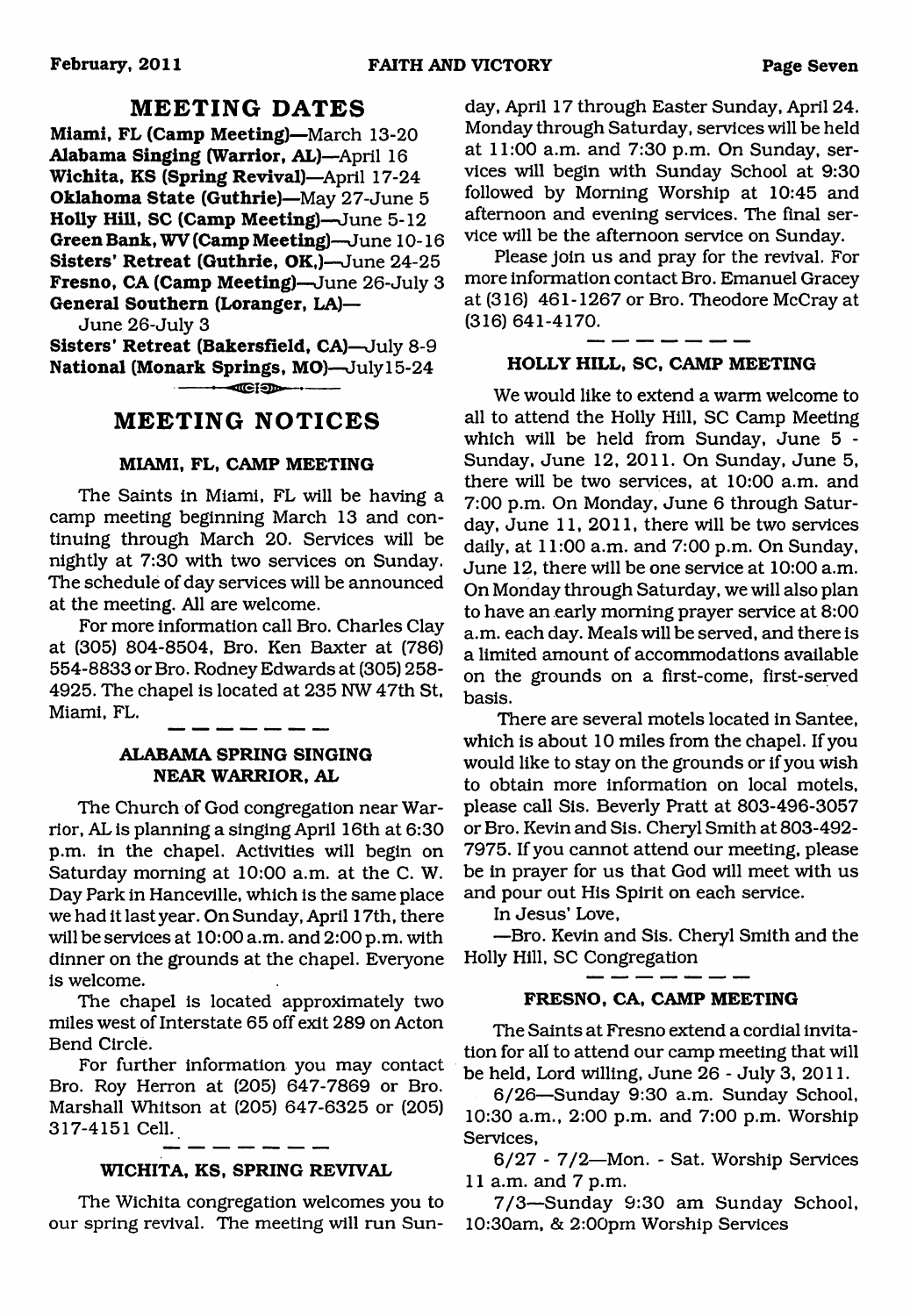For more information you may contact: Sis. Gwendolyn Robinson at 559-233-6492. Sis. Dorothy Gray at 559-229-6395.

Sis. Brian and Sheri Rich at 559-246-0604.

Please continue to pray that the Lord will bless in these meetings. —Sis. Stephanie Pree



MO—(January 28, 2011) Dear Bro. Willie and Sis. Neta: Greetings of love in Jesus name. We trust this finds you all well and encouraged in the Lord. We are all living in a pressing time. The enemy has so many snares and pitfalls, so we must keep on guard to resist the enemy. We need to pray much, read God's Word and obey the Word. Let us be sure we are walking close to our dear Lord, because the enemy is ready to cause us to get lean in our soul's with being so busy with the cares of life. Time is slipping by so fast, and the dear Lord's coming could be closer than we think. Let us not get caught short. God bless and comfort all hearts is my prayer.

The song comes to my mind, "Draw me nearer, nearer, nearer blessed Lord." May we all be lined up and ready for the trumpet to sound.

Your sister in Christ, Tangleright —Natalie Allen

*(After suffering a stroke on February 15, Sis. Natalie peacefully went to be with her dear Lord on the evening of February 28. May the Lord comfort her family.* — *WEM)*

OK—I want to say Thank-You' for all who knew and prayed for me in my past illness. Your prayers, phone calls and texts were appreciated . I was sick for a little over 3 weeks from Dec. 17th into the first full week in January. I thank the Lord for a complete recovery from a severe case of strep throat.

At the lowest point I was encouraged by the songs "Hold the Fort" and "Look and Live."

Thank the Lord for answers to Prayer!

—Bro. Galen Kelly

KS—Dear Bro. Willie: Thank God for salvation! As the world becomes filled with more knowledge, well, sin does much more abound. It is so good to be in the Ark of Safety and I do praise God from Whom all blessings flow. May

all Saints keep going straight ahead and make Heaven their home. —Sis. Shirley Knight

AL—Dear Saints: I have so much to thank the dear Lord for. The whole month of January, I was sick. I had several things wrong with me. They may have all been related. I hurt all over (some of the time.) One night I was having such pain, I could not be still. We called some in our congregation for prayer. Immediately I felt some relief. It wasn't long until I could go to sleep. I don't know what all was wrong with me, but the One that made us knows all about us, and He has touched me and healed my body. I am very thankful.

January 11, while I was sick, someone broke into our house. I heard loud knocking and banging on our front door. It got louder. Then I heard a different sound along with the knocking. I was on the couch in the den. I put on shoes that were handy and slipped out the back door. I did not know what to do once I was outside. Snow was on the ground and I could not see where to put my feet. There are neighbors that live behind us, but I couldn't tell who was home. I stayed outside only a few minutes, three or four at the most. It was windy and cold. I was not properly dressed to be outside. I convinced myself that it was my imagination, that no one was breaking in and I went back inside. While I was outside they broke in the house and stole some things. I do not know how many people were involved. While one was knocking and banging on the front door, one or more came through the basement and up the stairs. They got something out of the room I was in and some things out of the bedroom. It was hard for me to believe what they could get in three or four minutes. I can not stop thanking God for protecting me during all of this. We have a great and wonderful God. He is there for all of our needs.

Please continue to pray for me.

 $-$ Sis. Betty Herron

SC—We want to thank everyone for their prayers for Kevin, during this time of sickness. God has definetly touched him, and we are so thankful for the way He has answered prayer for us once again. He still has a bad cough, and we desire your continued prayers that God will complete the healing and make him whole. We give Him all the glory, for He is worthy, and He alone came on the scene and sent the healing he so desperately needed. We so appreciate each one of you! Love,

—Bro. Kevin, Sis. Cheryl and Zachary Smith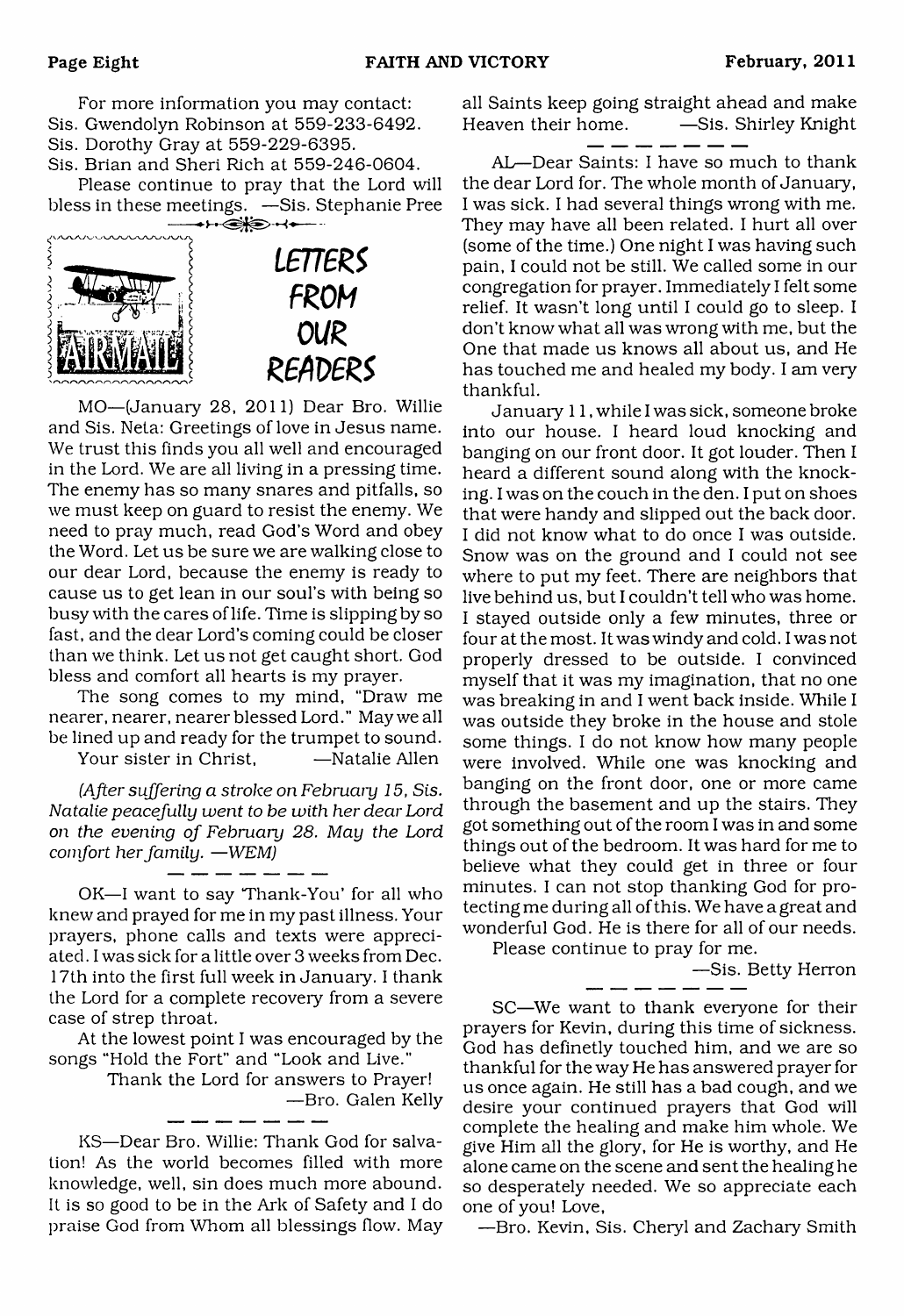

**Alford Lee DiDio** was born in Loranger, Louisiana on May 30, 1953 to Salvatore and Wanita Stice DiDio. He passed away after a short illness at his little camper home in New Sarpy, Louisiana, November 4, 2010.

He is survived by three sisters, Carmelina Joy DiDio Waite and her husband, Satoshi "Danny" Waite; Catherine Mae Bhramayana; and Olene Whiddon and her husband, Harlan Eugene Whiddon, and precious nieces, nephews, cousins and aunts.

He was preceded in death by his sister, Nigrl "Angel" DiDio, very dear nephew, Satoshi Dan Waite, Mommy Wanita Pearl Stice DiDio, and Daddy Salvatore George DiDio.

He was a true "Mr. Motor" mechanic at Durham Pontiac in Hammond, Louisiana, at 17 years of age, before being taken into the Army where he was a truck driver in Germany during the Vietnam War. He had wonderful carpenter, electronic, mechanical and plumbing skills that he used for helping family and neighbors. Due to an injury he received while in the military, these jobs would often cause him severe pain and he would have to take to the bed to recover in his own way.

He often said that one man's junk was another man's treasure and he certainly put that into practice. For example, he would piece scrap lawnmower parts together to achieve improved performance.

We appreciated the sacrifices he made for us, including sharing his rubber roof to stop ours from leaking. We will miss his hearty laughter and cute little funnies. His cremation remains, as he requested, were laid to rest in his sister Cathy's plot at Oak Grove Church of God Cemetery, Loranger, Louisiana, on Thanksgiving Day.

*Nephews Tom, P.T. and Austen escorted you and your flag. Brother Kyle Claunch, your great*

*niece Ashley Whiddon Claunch's husband, ministered. Sissy Cathy shared your memory album she made with a little support from me. Sissy Olene shared a special poem by your Veteran* Patient Friend, Philip Riili from August 2, 1993. *Niece Miagave a lovely, tearful tribute to you and played some special songs. uCry Out to Jesus" and Go Rest High on that Mountain. "Aunt Dorall May Forbes sang your special baby song she composed "God Gave Mommy a Rosebud" with Niece Ammy. Everyone sang Amazing Grace and Sissy Cathy arranged fo r all the sweet children to also help dip the dirt in pretty flower contain*ers for the burial and Nephew Tom did the rest. *It was all so beautiful!*

*—Your Sister CarmelinaJoy DiDio Waite and all your family*

**Donald Ray Ligons** was born, June 17, 1953, to James and Amelia Ligons, in Hoffman, Oklahoma. He attended Hoffman Elementary for grades 1 -8, then attended Dewar High School in Dewar, OK and graduated May 10, 1971. While in high school he took a carpentry class and—along with other classmates—helped to build the superintendent, C. W. Henson's, home. He attended Okmulgee State Tech and pursued a two-year degree in Building Construction and Landscaping and graduated on the Deans Honor Roll with a 4.0 GPA. When taking his test for his state carpentry license, Donald made a top score of 110%. The person administering the test said, "I would like to meet the man who scored 110% on the state licensing test." From Oklahoma he moved to California where he worked as a ship builder at Todd Shipyard. He then moved to Wichita, KS where he spent the rest of his adult life, working various jobs and later becoming self-employed.

Donald felt the need of God and gave his heart to the Lord in his early twenties and attended church at Evening Light Church of God. There he met Letha Phillips and they were joined in marriage on July 12, 1980. To this union three children were born: Anitra Dionne, Dallas Marquise, and Austin Thomas. Donald was a man who enjoyed the outdoors. Hunting, fishing, gardening and working with livestock brought him much enjoyment. He also enjoyed reading individually, as well as reading with the family when the children were young. Donald was well liked by many and loved by his family.

Everyone he came across always had something nice to say about him. Even on his sick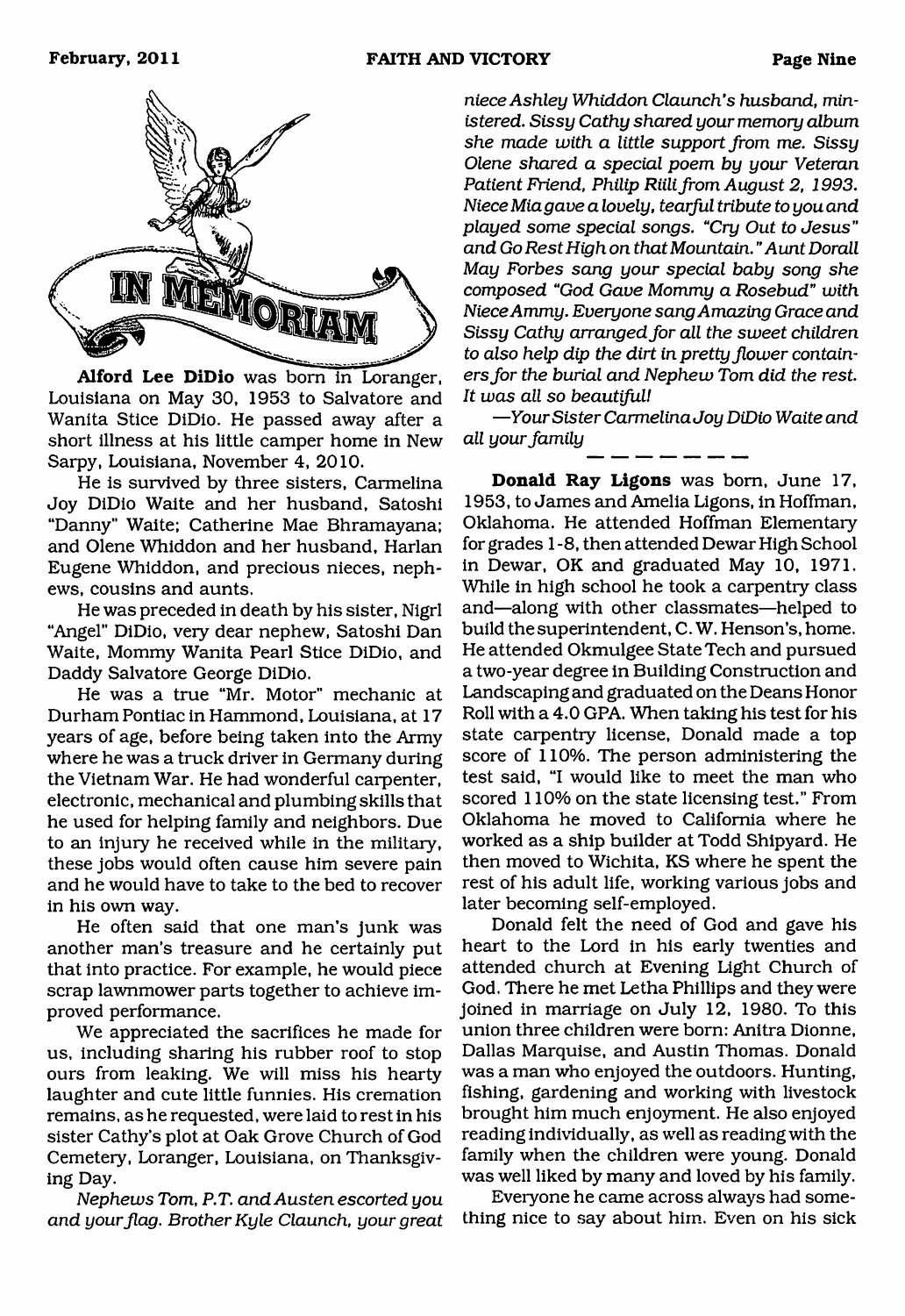bed, the nurses enjoyed his presence. Donald passed away on February 12, 2011 after a brief illness. He will be greatly missed. He leaves to cherish his memory Letha, his wife of 30 years; daughter, Anitra (Richard) Scott; son, Dallas Ligons; three sisters: Wynema (Herbert) Clay, Mission Hills, CA, Zenobia Willis, Tulsa, OK, Goletha (Anceo) Francisco, Sylmar, CA; two brothers: William Ligons, Layton, UT, Marcus (Mildred) Ligons, Tulsa, OK and many nieces, nephews, friends and family. He was preceded in death by his parents James and Amelia Ligons, one son, Austin Thomas Ligons, three sisters: Loretha Johnson, Julian Stone, and lzetta McCray and one brother, J. C. Ligons.

Funeral services were held on Friday, February 18, 2011 at Tabernacle Bible Church, Wichita, KS, officiated by Bros. Darrell Johnson, Emmanuel Gracey and Theodore McCray, with burial following at Quiring Old Mission Cemetery, Wichita, KS.

## **Carrie Elizabeth McMillian January 21, 1919 - February 4, 2011**

"...We spend our years as a tale *that is told*...and we fly away." Psalm 90:9-10.

In a cemetery near the old Neosho Church of God Chapel, there will soon be a marker on a new grave which will bear the name of Carrie Elizabeth McMillian. The dates of January 21, 1919 - February 4, 2011 will be carved out below her name. A sum of 92 years and 14 days was the length of her life. The scripture reads, "We spend our years as a tale that is told."

Carrie Elizabeth Wyatt was the youngest of three children born to Roscoe and Ida Wyatt, a family who made their lifelong residence in the Neosho, MO area. She had a brother, Claude, and a sister, Merle. When the mother of this family chose another path, Carrie's maternal grandmother, Sis. Brewer, took the family in, which even included Carrie's father. This grandmother was a Saint of God and attended the Church of God in Neosho. The home place was "in the sticks," located northeast of town. Even though the family walked an hour and a half to the chapel, they were seldom late for service. But, it has been told, that years later when they were able to purchase a car, they would sometimes be late.

Sis. Carrie was truly saved at the tender age of 12. She recognized this experience with the Lord as what she needed for life, and she determined never to give up. She soon found the

trials and tests of life made her stronger, and she developed a true dependence on God. She often liked to tell how she gained the victory even as a young girl. At the time, because of some difficult trial she was tempted to go back. As she worked in the yard raking leaves, with thoughts working in her mind, she came to the conclusion, "As soon as I finish here I'm going in and pray. **I'm not going to give up!"** And that is when the victory came. Sis. Carrie's resolve never weakened, and she lived for the God of her salvation all of her life.

Sis. Carrie received a call to the ministry in her early 20's, to which she was faithful throughout her life time. She overcame many obstacles both in the church, as well as in her family. When many of the young people of her time turned back, her burden for young people became a passion. Later in her life she worked with many young people in the Neosho congregation, often as their Sunday School teacher and with young people's meeting on Sunday evenings before service. She often would have a young person bring a lesson in the young people's meetings. Her intense interest and burden for young people was apparent with these encouraging words in which she would say, **"You can make it!** " The record bears out that nearly all of those she worked with during that period of time have been faithful.

It was in about 1943, at a meeting in Langdon, Missouri, she "caught the eye" of an Alabama boy, Thomas Vada McMillian. Their mutual desire to live their lives unto the Lord became the foundation for their marriage on February 6, 1944, at Neosho, MO where they made their home for a major part of their lives. Their daughter, Carol was the first addition to the McMillian family, with their son, Tom arriving about a year later. The family was complete with the birth of Jim, about three and a half years later in the old home place. In time they built a new home on their property on Newt Road. In the process of building, funds began to run low. When Bro. Vada expressed this financial need, Sis. Carrie presented \$2,500 she had frugally saved secretly.

Sis. Carrie came from a talented musical family, which influenced her own children. She led the singing in the Neosho congregation during the years there, and had a gifted memory of many, many songs. Singing and playing musical instruments was a common activity with the McMillian family. And, when Carol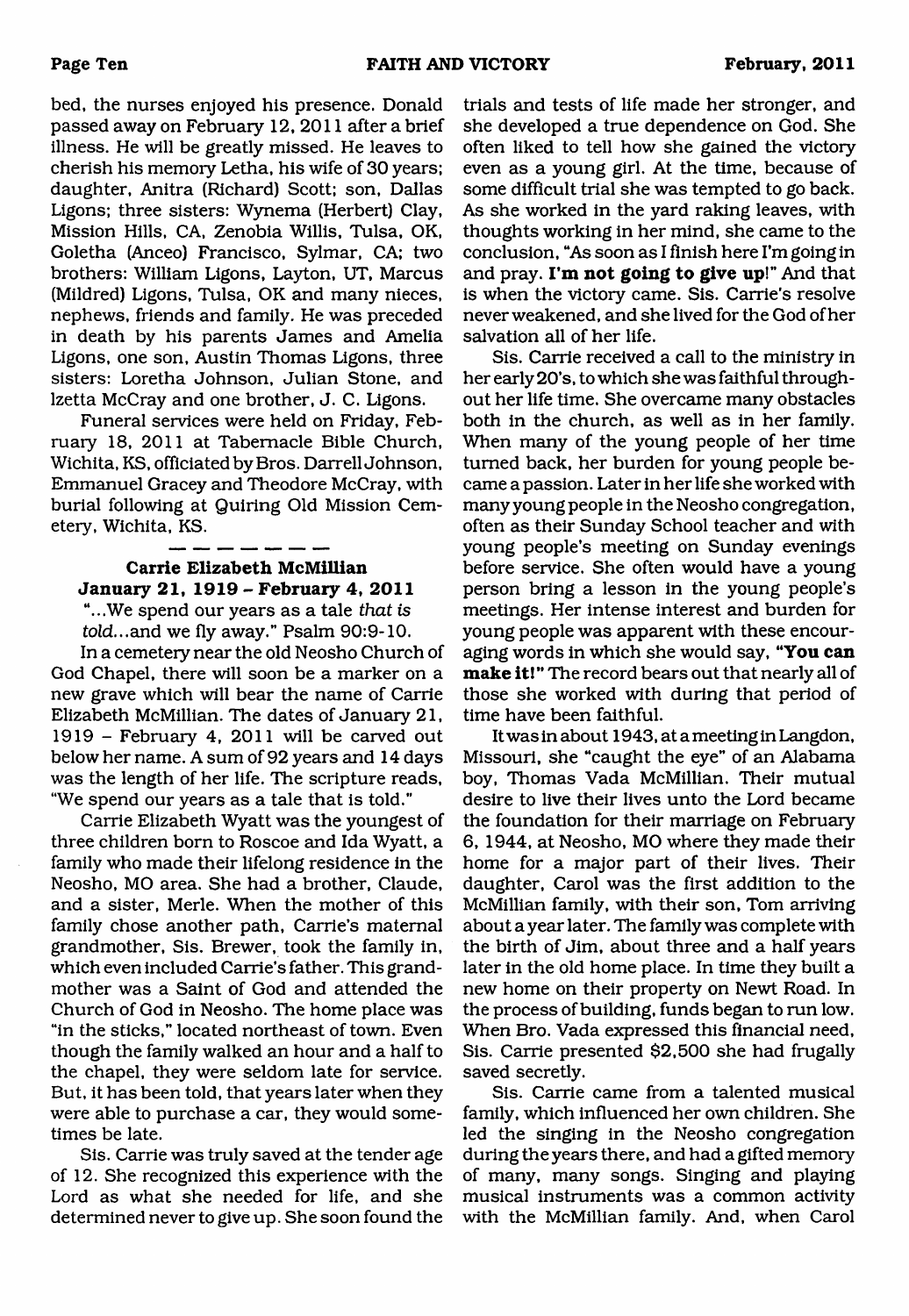married Paul Cole, he fit right in the family circle with similar talents. This talent is apparent even to the fourth generation.

Bro. Vada and Sis. Carrie worked side by side in the work of God for the Neosho Church of God congregation for a number of years ministering to the needs of the Saints. Bro. Austin McMillian labored with them, as well as in other Church of God congregations in the area. Bro. Bob Huskey also ministered for a few years and was a special blessing. When Bro. Vada would feel a burden to help in meetings elsewhere, Sis. Carrie would tell him to go on, that she would stay with the congregation. They were both faithful to their callings, and their ministries always complemented each other.

Throughout most of Sis. Carrie's life she carried a burden for her mother. She always prayed for the Lord to save her "at any cost." As her mother came to her declining years, she needed care. Sis. Carrie extended an invitation and said, "If you will come to Neosho I will take care of you." Her mother lived in a small apartment near the fish hatchery, and for seven years Sis. Carrie cared for her until she passed. There was hope that her mother was saved before she died. This was an answer to all her prayers down through the years.

Sis. Carrie had poor health for many years of their marriage. In 1999 they felt the need to move to an apartment at the Golden Rule Nursing Home in Shawnee, OK. The years began to take a greater toll on her physical body, and from the time they relocated she was unable to attend the worship services. The last few years of her life were not the most pleasant, but she bore the hardships of old age cheerfully and remained strong spiritually. For more than a year, Sis. Carol and Bro. James faithfully and lovingly cared for Sis. Carrie. Often she prayed for the Lord to take her home, and that prayer was answered on February 4<sup>th</sup>.

Sis. Carrie McMillian was preceded in death by her parents, siblings and one son-in-law, Paul Cole. She is survived by her life companion of almost 67 years, Thomas Vada McMillian of their home; by their daughter, Carol Jantz and husband James of Shawnee, Oklahoma; two sons, Tom McMillian and wife, Shirley, of Houston, Texas; and Jim McMillian and wife, Marilyn, of Lubbock, Texas; a daughter-in-law, Vonda McMillian, of Vinita, Oklahoma; 11 grandchildren; 27 great grandchildren and 1 great great grandchild; a number of relatives; and a host of Saints and friends.

The funeral services were held February 12, 2011, in the Church of God Chapel, Neosho, Missouri, with Bros. Carl Shaffer, Ed Wilson, and Sis. LaDawna Adams officiating. Her grandchildren and great-grandchildren sang two songs. Grandson, Ronald Cole led the congregational songs. Interment was in the I00F Cemetery, Neosho, Missouri, with Bro. Clifford and Bro. Eugene Cole officiating.

A Memorial Service was held in Shawnee, Oklahoma, February 18, 2011, with Bro. Carl Shaffer and Sis. Maxine Busbee officiating. Bro. Loren and Sis. Maxine Busbee sang two songs with a congregational song led by Bro. Leslie Busbee.

## **A note of thanks from the McMillian family:**

We want to extend special thanks to our ministers and the Church in general. We really appreciated the good food, the beautiful flowers, cards, offerings, and the love freely expressed. May God bless each one of you.

|                    | FAITH AND Order Blank VICTORY                                                                                                 |                                 |
|--------------------|-------------------------------------------------------------------------------------------------------------------------------|---------------------------------|
|                    | \$5.00 PER YEAR (11 Issues)                                                                                                   | FAILH                           |
| VICTORY            | Mail this form to start or renew your own<br>subscription $-$ give a friend a gift $-$<br>or do both! It only takes a minute. | –<br>NNP<br>O                   |
|                    | Your Name                                                                                                                     |                                 |
|                    |                                                                                                                               |                                 |
|                    | City_________________________ State __________ Zip _______                                                                    |                                 |
|                    | Phone                                                                                                                         |                                 |
| VICTORY FAITH AND  | Start or renew my<br>Faith and Victory subscription.                                                                          | NICTORY FAITH AND VICTORY FAITH |
| <b>AND</b>         | Send a 1-year gift subscription<br>to the person named below:                                                                 |                                 |
| <b>FAITH</b>       |                                                                                                                               |                                 |
|                    | Address ____                                                                                                                  |                                 |
|                    | $City$ State $\_\_$ Zip                                                                                                       |                                 |
| <b>AND VICTORY</b> | Mail Order Blank and remittance to:                                                                                           | HNP                             |
|                    | Faith Publishing House                                                                                                        | <b>VICTO</b>                    |
| FAITH              | P.O. Βοχ 518                                                                                                                  |                                 |
|                    | Guthrie, OK 73044<br>2/11                                                                                                     | $\check{\texttt{x}}$            |
|                    | FAITH AND VICTORY FAITH AND VICTORY                                                                                           |                                 |